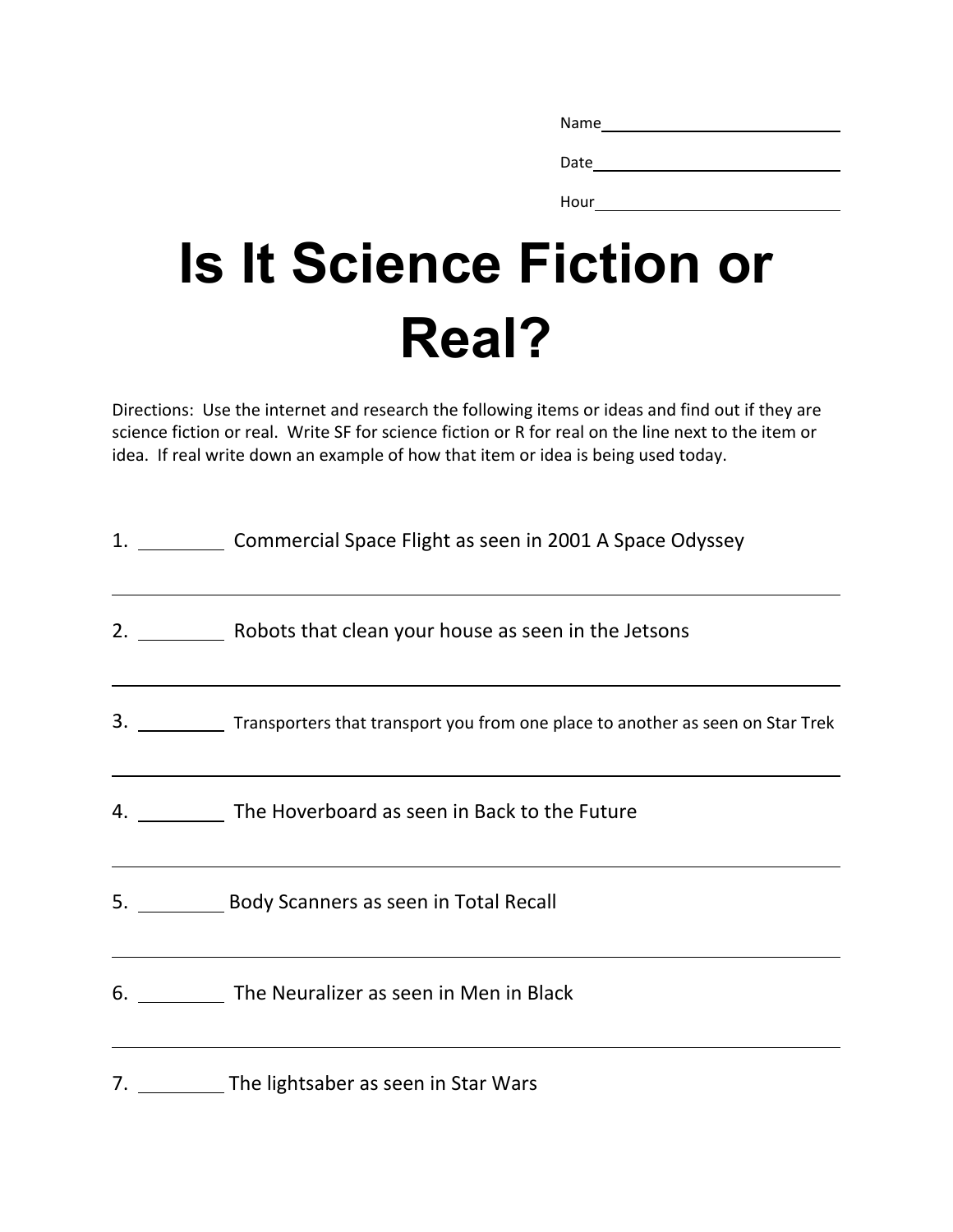| 8. Time Machines as seen in Dr. Who, and Back to the Future                                                                                                                    |
|--------------------------------------------------------------------------------------------------------------------------------------------------------------------------------|
| ,我们也不能在这里的时候,我们也不能在这里的时候,我们也不能会在这里的时候,我们也不能会在这里的时候,我们也不能会在这里的时候,我们也不能会在这里的时候,我们也<br>9. Space age communicators as seen in Star Trek                                            |
| <u> 1989 - Johann Stoff, deutscher Stoffen und der Stoffen und der Stoffen und der Stoffen und der Stoffen und de</u><br>10. Cloning as seen in Star Trek Nemesis or Aeon Flux |
| ,我们也不会有什么。""我们的人,我们也不会有什么?""我们的人,我们也不会有什么?""我们的人,我们也不会有什么?""我们的人,我们也不会有什么?""我们的人<br>11. Replicators as seen in Star Trek which replicates food the crew needs                  |
| ,我们也不会有什么。""我们的人,我们也不会有什么?""我们的人,我们也不会有什么?""我们的人,我们也不会有什么?""我们的人,我们也不会有什么?""我们的人<br>12. _________ Self driving cars as seen in Bat Man                                         |
| ,我们也不会有什么。""我们的人,我们也不会有什么?""我们的人,我们也不会有什么?""我们的人,我们也不会有什么?""我们的人,我们也不会有什么?""我们的人<br>13. The sonic screwdriver as seen in Dr. Who                                               |
| <u> 1989 - Johann Stoff, amerikansk politiker (* 1908)</u><br>14. ___________ A DNA re-sequencer as seen in Stargate SG-1                                                      |
| ,我们也不会有什么。""我们的人,我们也不会有什么?""我们的人,我们也不会有什么?""我们的人,我们也不会有什么?""我们的人,我们也不会有什么?""我们的人<br>15. Growing human organs as seen in The Island                                             |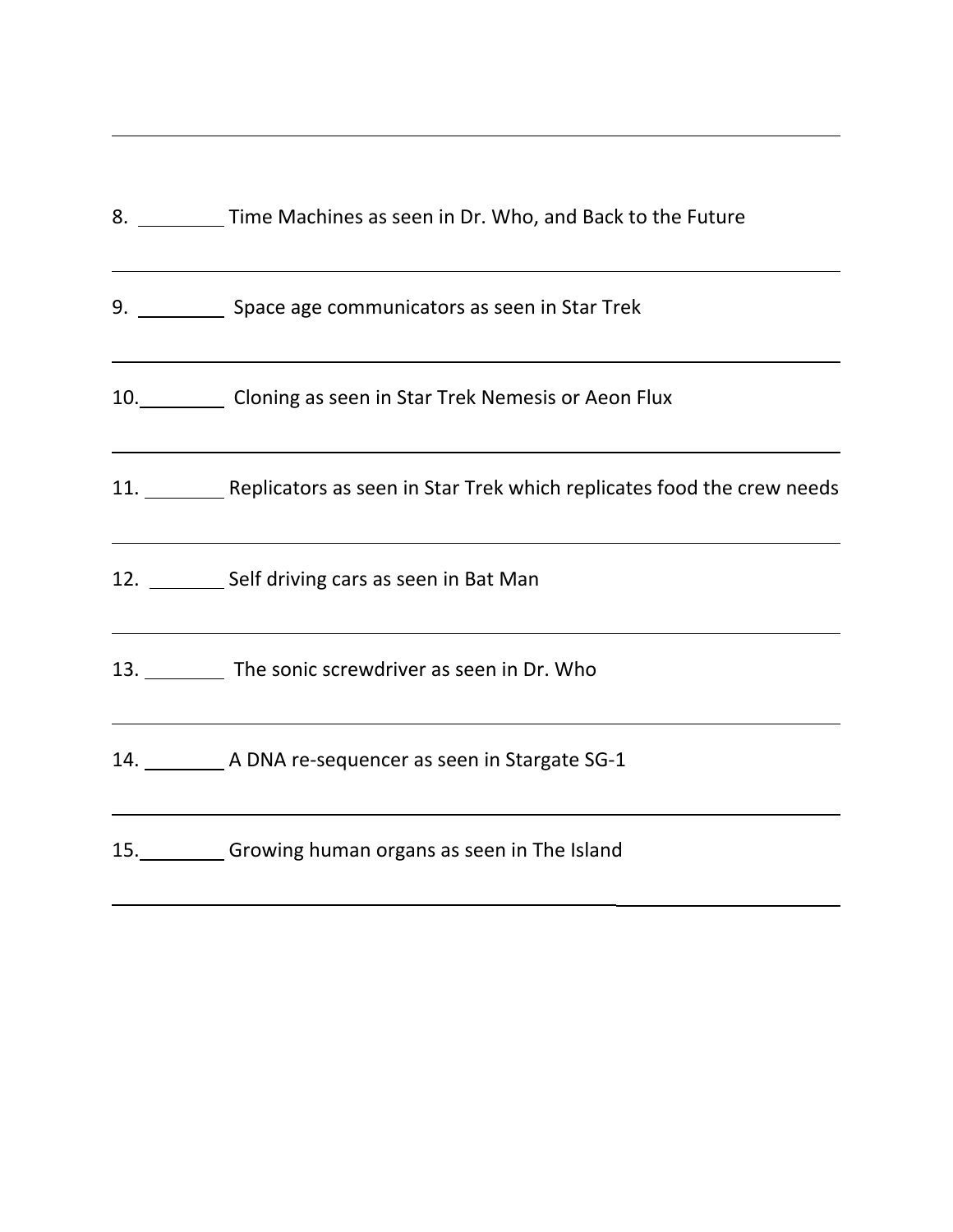## **Answer Key Is It Science Fiction or Real?**

Directions: Use the internet and research the following items or ideas and find out if they are science fiction or real. Write SF for science fiction or R for real on the line next to the item or idea. If real write down an example of how that item or idea is being used today.

1.  $\overline{R}$  Commercial Space Flight as seen in 2001 A Space Odyssey

Virgin Galactic is preparing for commercial space flight

2. R Robots that clean your house as seen in the Jetsons

The Roomba,

- 3. SF  $\quad$  Transporters that transport you from one place to another as seen on Star Trek
- 4. SF The Hoverboard as seen in Back to the Future

5. R Body Scanners as seen in Total Recall

Body scanners used in airports

6. SF The Neuralizer as seen in Men in Black